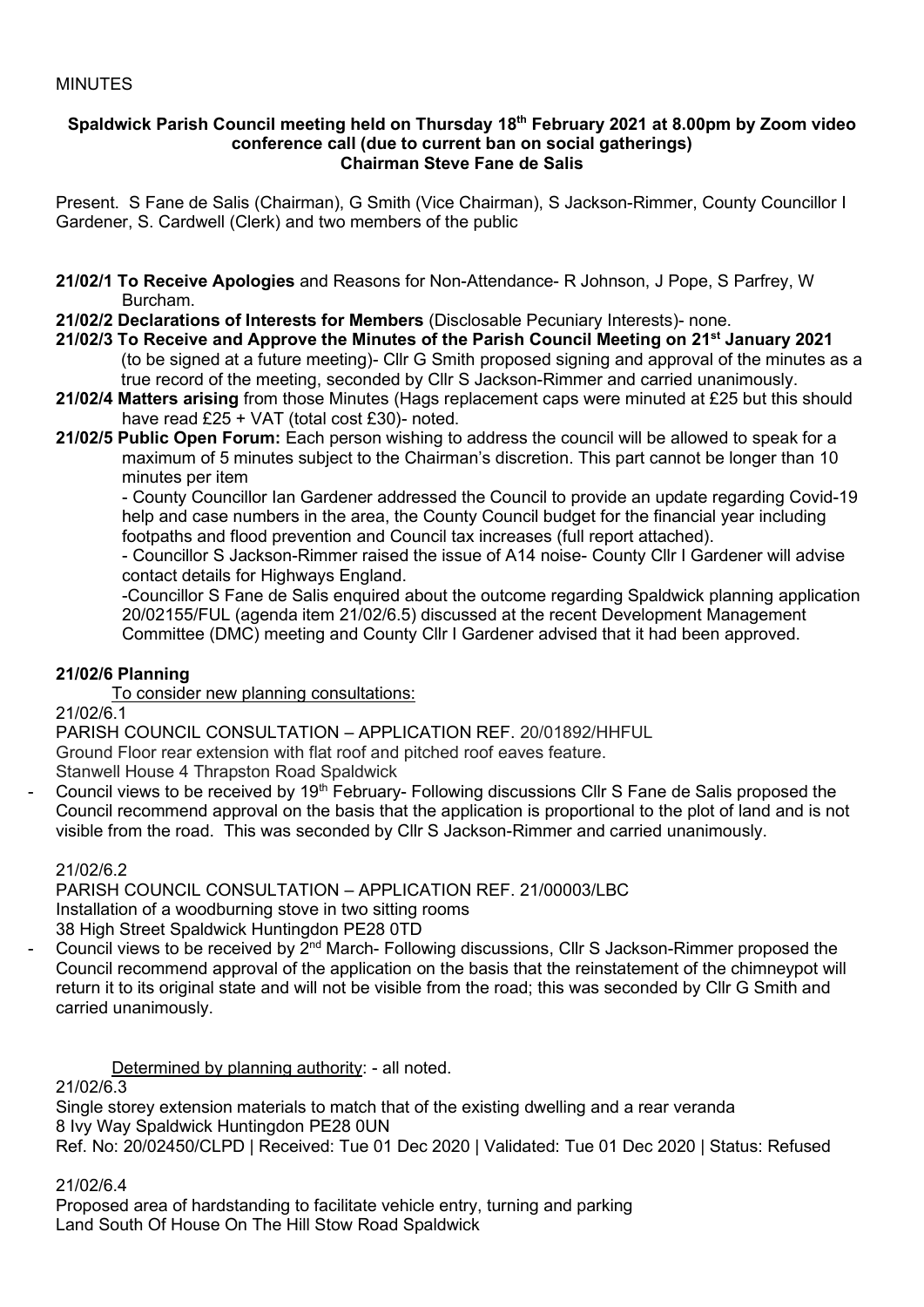21/02/6.5 To note: **20/02155/FUL:** Pair of Semi-detached houses, Land east of Ivy House, High Street, Spaldwick is going to Virtual Development Management Committee (DMC) on 15th February to decide the outcome of the planning application- As per the public open forum update from County Cllr I Gardener this was approved.

# **21/02/7 Finance**

- 21/02/7.1 To note: Account balance at 10.02.21: £73,770.30- noted.
- 21/02/7.2 Update from Clerk regarding bid for Huntingdonshire District Council's next Community Infrastructure Levy (CIL) funding round- no further update has been received since the initial submission confirmation.
- 21/02/7.3 Update regarding viewing access for the Clerk for the bank accounts- no further update.

### **Expenditure for approval 18th February 2021:**

- 21/02/7.4 Clerk's wages (Jan-Feb): **£305.52** (S.Cardwell: £305.52, HMRC £0.00)- Cllr S Fane de Salis proposed payment; this was seconded by Cllr S Jackson-Rimmer and carried unanimously.
- 21/02/7.5 Grass-cutting- Awaiting payment schedule from CGM- Clerk confirmed she had received an email that morning so say the schedule and contract are being created.
- 21/02/7.6 Total Energy invoices (Accounts 3006069330 & 3006069341)- Clerk awaiting confirmation- Total have advised there are no outstanding invoices on the account currently, it is up-to-date.

# **21/02/8 Assets – Provision/Maintenance**

- 21/02/8.1 Monthly Ferriman Road Play Area's Inspection- Cllr S Fane de Salis advised that the inspection is still to be completed this month and he has the replacement caps to fit.
- 21/02/8.2 Update regarding grass-cutting- Email received from S Y Webb (previously circulated). CGM cutting to start at the end of March. Start date, contract and payment terms to be sent asap but invoicing will be monthly with the per annum price divided over 12 months (rather than just the cutting season)- The Council noted that S Y Webb would like to be considered for any additional work required in the village. As item 21/02/7.5 the CGM schedule and contract are being created.
- 21/02/8.3 Update regarding the village noticeboard which has been damaged- Clerk updated the Council that Cllr J Pope has the piece that has come off and Cllr R Johnson will assess the damage and confirm whether it can be repaired or not.

### **21/02/9 Highways, footpaths, byways, gritting bin, trees, etc.**

- 21/02/9.1 Progress update regarding the issue of motorcyclists using byways during winter months- signs require updating to prevent this- HDC investigating- Clerk confirmed she has chased this again but had no response. It was noted, however, that as per County Cllr I Gardener's update, there is additional money allocated for footpaths this year.
- 21/02/9.2 Update regarding additional Bus stop on Stow Rd.- deferred pending the trial of 'ordering' buses a member of the public advised Councillors that tenders are pending a statement from the government to say that buses can operate normally (post pandemic).
- 21/02/9.3 MVAS Flashing Speed Sign- update from Clerk regarding moveable post and NAL sockets order- Highways have advised the Clerk that they should have costings available for discussion at the March meeting of Spaldwick Parish Council. J.Hudson from Highways has also raised a concern regarding the effectiveness of the proposed location on Stow Road, stating that it needs to be on the same side as the traffic. Following discussions regarding levels of speeding drivers in that location, Cllr S Fane de Salis proposed the Parish Council remove the MVAS location from the scheme on Stow Road (the second location along Store Road, between Royston Avenue and The Green) from the list, focusing on the three other proposed locations for the MVAS; this was seconded by Cllr G Smith and carried unanimously.
- 21/02/9.4 Update regarding footpath reports received from M. Ager- The ongoing issue of a missing stile (resulting in a blocked path or escaped horses) has been re-raised with the footpaths coordinator at Cambridgeshire County Council by M. Ager. This is to be added to the next agenda for further discussion so that a way of moving forward can be found.
- 21/02/9.5 To note: abandoned roadworks signs and sandbags on Thrapson Rd / Church Lane discussed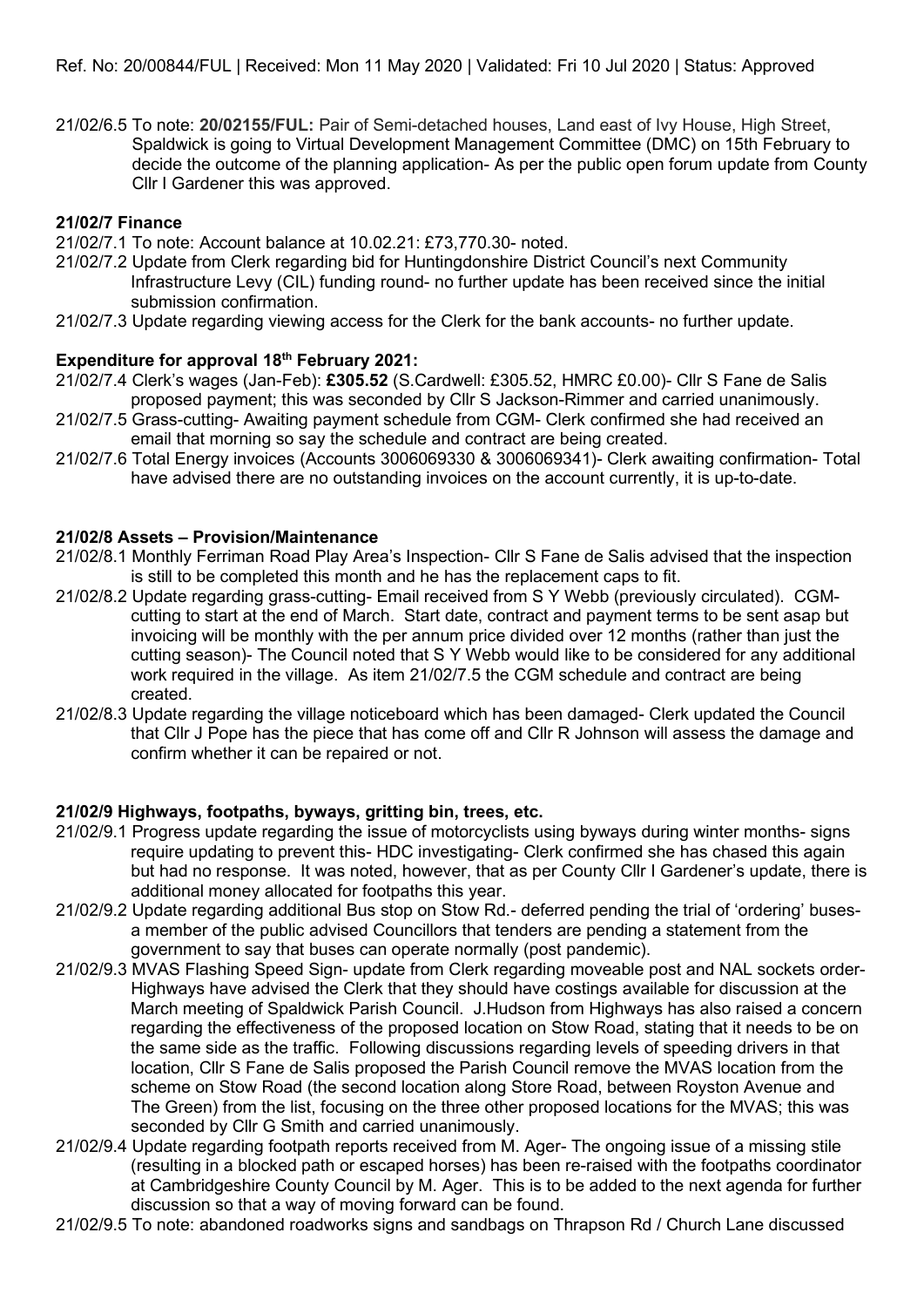last meeting have been collected by Highways- noted. Cllr S Jackson-Rimmer also raised that the village green has been churned-up following works; she will take photos and send to the Clerk to see whether Highways can assist.

# **21/02/10 Community Room**

- 21/02/10.1 To discuss reopening of the Community Room (including amended request to hire)- The amended request for hire has been deferred by the requestor due to a lack of wifi; consequently, the cleaning products order has not yet been made.
- 21/02/10.2 PAT Testing update from Cllr Pope (deferred while closed)- deferred.
- 21/02/10.3 Update from Cllr Pope regarding timers for radiators in the Community room (deferred while closed)- deferred.
- 21/02/10.4 Village Halls Wifi update- To discuss email from Connecting Cambridgeshire regarding the Government's [Rural Gigabit Voucher Scheme](https://gigabitvoucher.culture.gov.uk/) to help people in rural areas to get full fibre connections to access high speed, reliable broadband and Wifi. (current scheme closes end of March). Vouchers cover installation costs but not the ongoing revenue costs of having a broadband connection, which could be used to provide free Wifi for users. Connecting Cambridgeshire can advise on the process- Following discussions the Council decided to take no action at the current time.
- **21/02/11** Further Discussion of Defibrillator- update including grant application and funding options deferred.
- **21/02/12** Update regarding official domain email addresses for the Council- deferred until the next meeting. Cllr S Fane de Salis has been advised by a resident that a gov.uk email address could be a viable option for the Council; Clerk to find out more information for discussion at the March meeting.
- **21/02/13** Update regarding the potential for the mobile Post Office van which visits local villages to come to Spaldwick- deferred.
- **21/02/14** To note: CCC: Consultation on Local Validation List Requirements consultation period will run for 6 weeks from 25 January 2021 until 8 March 2021- noted.
- **21/02/15** Any items for the next edition of Spaldwick News- none.

### **21/02/16 Correspondence** (-previously circulated)- all noted.

- 21/02/16.1 Office for National Statistics: Census 2021 just 9 weeks to go! 18/01/21
- 21/02/16.2 HDC: Weather and flood warnings- 19/01/21
- 21/02/16.3 HDC: HDC O&S Flooding Review- 22/01/21
- 21/02/16.4 CCC: Consultation on Our Local Validation List Requirements- 25/01/21
- 21/02/16.5 ALAS: To the Parishes Under the LLA/NATS Holding Stack- THE FINAL PUSH- Consultation closing date 5 February 2021- 27/01/21
- 21/02/16.6 CAPALC: For Information S137 Amount- 27/01/21
- 21/02/16.7 Village Halls Wifi Update Spaldwick- 28/01/21
- 21/02/16.8 CAPALC: URGENT ACTION REQUIRED Volunteer Support- 28/01/21
- 21/02/16.9 CAPALC: Covid 19 Update Remote Meetings- 01/02/21
- 21/02/16.10 CAPALC: For Circulation- February Bulletin- 04/02/21
- 21/02/16.11 HDC: DMC 15th February 2021- 04/02/21
- 21/02/16.12 CAPALC's Comment on Handforth Parish Council Viral Meeting- 09/02/21
- 21/02/16.13 Cambs ACRE: CHESS project introduction meeting and how your parish could benefit- 09/02/21

### **21/02/17 Councilors' questions**

**21/02/18 Date of the next meeting:** Thursday 18th March 2021 at 8pm- to be held remotely via Zoom unless the current situation changes